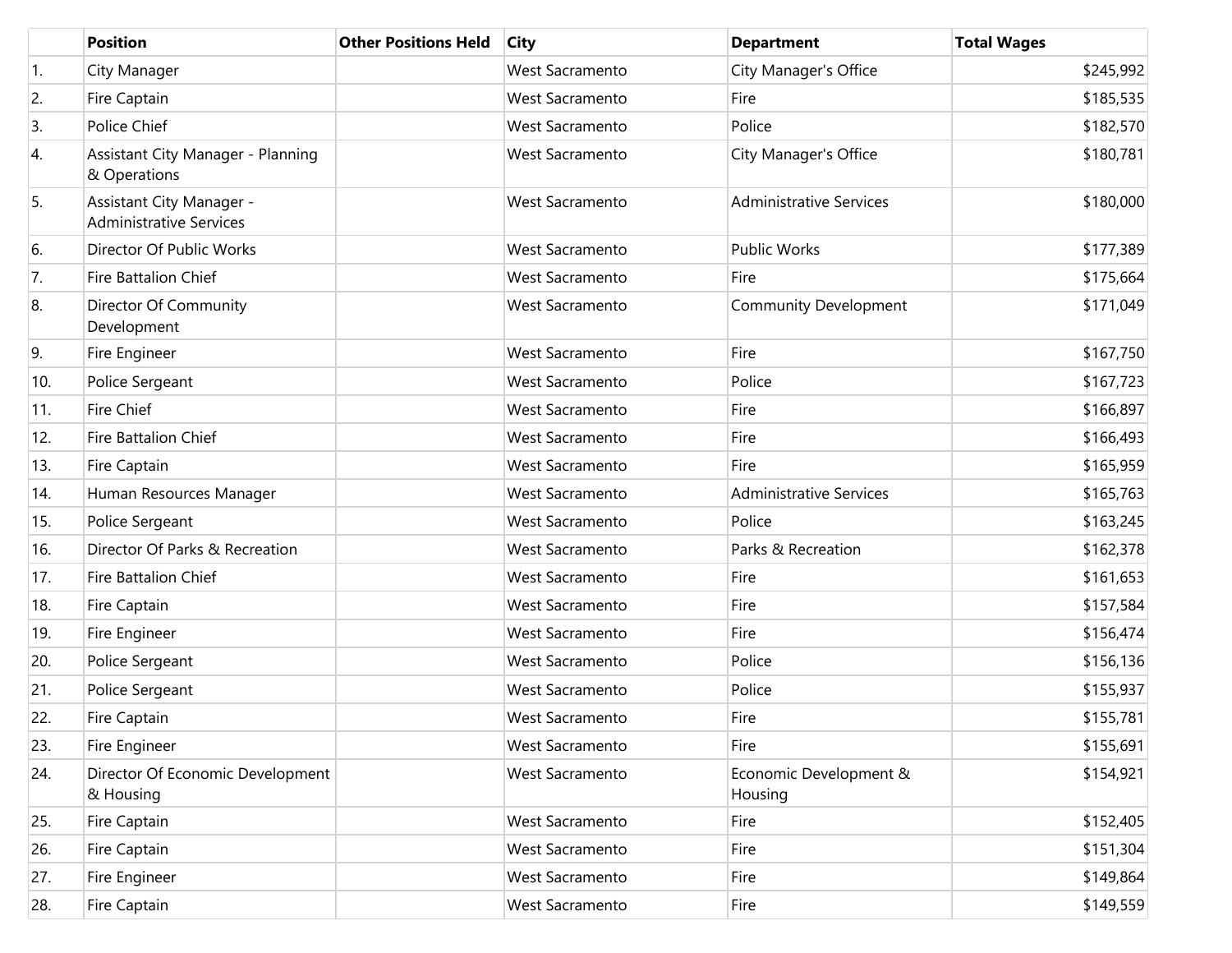| 29. | Fire Captain                    | <b>West Sacramento</b> | Fire                         | \$149,439 |
|-----|---------------------------------|------------------------|------------------------------|-----------|
| 30. | Fire Engineer                   | <b>West Sacramento</b> | Fire                         | \$147,172 |
| 31. | Deputy Fire Chief               | <b>West Sacramento</b> | Fire                         | \$144,853 |
| 32. | Deputy Police Chief             | <b>West Sacramento</b> | Police                       | \$143,853 |
| 33. | Fire Captain                    | <b>West Sacramento</b> | Fire                         | \$143,679 |
| 34. | Fire Captain                    | <b>West Sacramento</b> | Fire                         | \$143,435 |
| 35. | Fire Captain                    | <b>West Sacramento</b> | Fire                         | \$143,311 |
| 36. | Fire Engineer                   | <b>West Sacramento</b> | Fire                         | \$142,785 |
| 37. | Police Sergeant                 | <b>West Sacramento</b> | Police                       | \$142,322 |
| 38. | Fire Captain                    | <b>West Sacramento</b> | Fire                         | \$141,326 |
| 39. | Fire Engineer                   | <b>West Sacramento</b> | Fire                         | \$141,153 |
| 40. | Police Lieutenant               | <b>West Sacramento</b> | Police                       | \$140,057 |
| 41. | Police Lieutenant               | <b>West Sacramento</b> | Police                       | \$137,649 |
| 42. | Firefighter                     | <b>West Sacramento</b> | Fire                         | \$137,634 |
| 43. | Fire Captain                    | <b>West Sacramento</b> | Fire                         | \$133,804 |
| 44. | Police Sergeant                 | <b>West Sacramento</b> | Police                       | \$133,455 |
| 45. | <b>Flood Protection Manager</b> | <b>West Sacramento</b> | <b>Community Development</b> | \$133,044 |
| 46. | Fire Engineer                   | <b>West Sacramento</b> | Fire                         | \$132,861 |
| 47. | Fire Captain                    | <b>West Sacramento</b> | Fire                         | \$132,245 |
| 48. | Firefighter                     | <b>West Sacramento</b> | Fire                         | \$132,222 |
| 49. | Fire Captain                    | <b>West Sacramento</b> | Fire                         | \$131,900 |
| 50. | Police Sergeant                 | <b>West Sacramento</b> | Police                       | \$131,236 |
| 51. | Firefighter                     | <b>West Sacramento</b> | Fire                         | \$130,608 |
| 52. | Police Lieutenant               | <b>West Sacramento</b> | Police                       | \$129,337 |
| 53. | Firefighter                     | <b>West Sacramento</b> | Fire                         | \$129,126 |
| 54. | Fire Captain                    | West Sacramento        | Fire                         | \$128,773 |
| 55. | Deputy City Manager             | West Sacramento        | City Manager's Office        | \$127,180 |
| 56. | Firefighter                     | West Sacramento        | Fire                         | \$126,326 |
| 57. | Fire Engineer                   | West Sacramento        | Fire                         | \$126,026 |
| 58. | Fire Engineer                   | West Sacramento        | Fire                         | \$125,893 |
| 59. | Police Lieutenant               | West Sacramento        | Police                       | \$125,791 |
| 60. | Police Officer                  | West Sacramento        | Police                       | \$125,531 |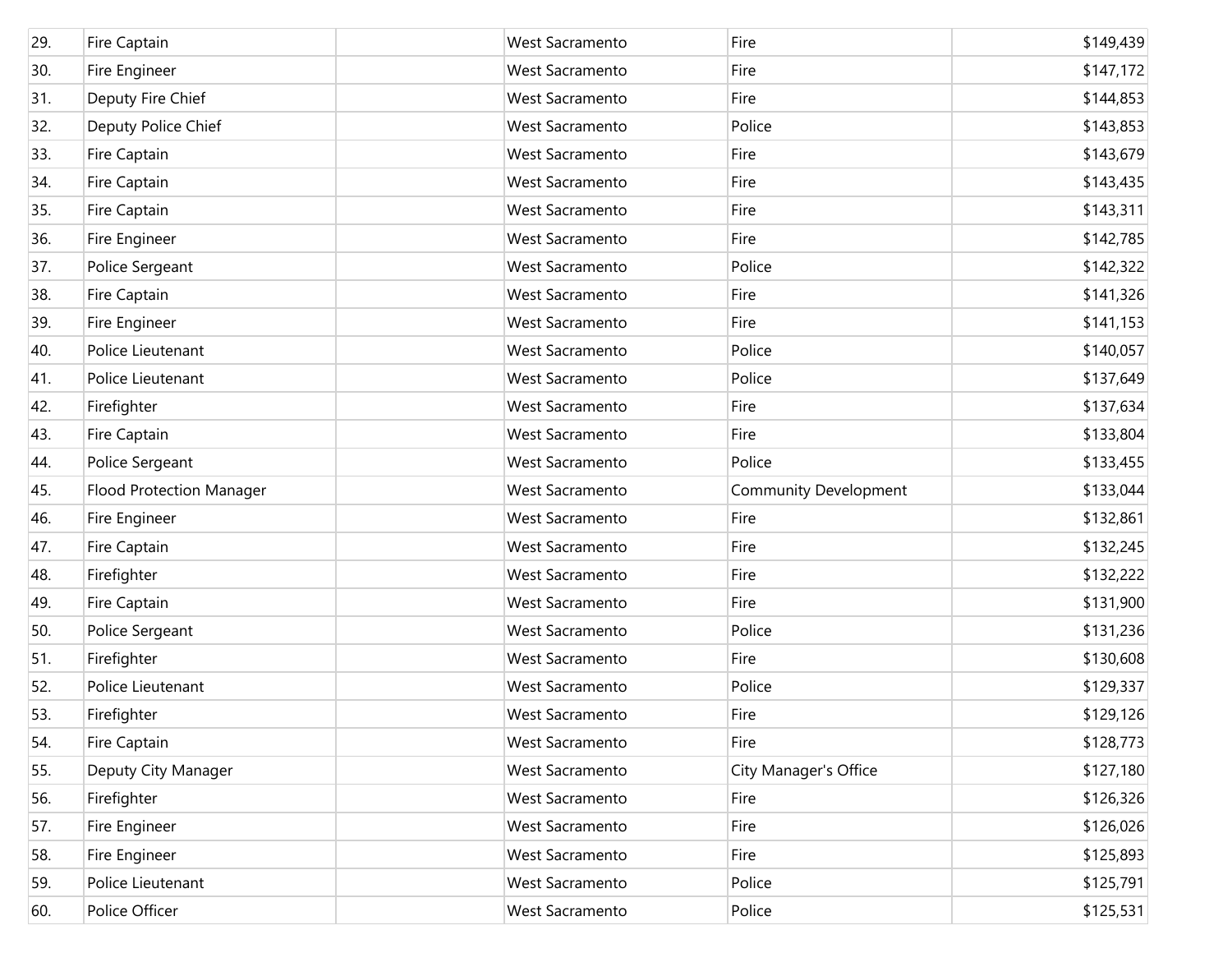| 61. | Police Officer                                 |                             | <b>West Sacramento</b> | Police                            | \$125,431 |
|-----|------------------------------------------------|-----------------------------|------------------------|-----------------------------------|-----------|
| 62. | Police Sergeant                                |                             | West Sacramento        | Police                            | \$124,820 |
| 63. | Police Officer                                 |                             | West Sacramento        | Police                            | \$124,699 |
| 64. | Firefighter                                    |                             | West Sacramento        | Fire                              | \$124,371 |
| 65. | Building Official & City Architect             |                             | West Sacramento        | <b>Community Development</b>      | \$123,309 |
| 66. | Principal Engineer                             |                             | West Sacramento        | <b>Community Development</b>      | \$122,878 |
| 67. | <b>Water Treatment Plant</b><br>Superintendent |                             | <b>West Sacramento</b> | <b>Public Works</b>               | \$122,784 |
| 68. | Police Officer                                 |                             | <b>West Sacramento</b> | Police                            | \$122,779 |
| 69. | Fire Marshal                                   |                             | West Sacramento        | Fire                              | \$122,275 |
| 70. | Firefighter                                    |                             | <b>West Sacramento</b> | Fire                              | \$122,184 |
| 71. | Police Officer                                 |                             | West Sacramento        | Police                            | \$121,544 |
| 72. | Information Technology Manager                 |                             | <b>West Sacramento</b> | <b>Administrative Services</b>    | \$121,218 |
| 73. | <b>Budget Manager</b>                          |                             | West Sacramento        | <b>Administrative Services</b>    | \$120,945 |
| 74. | Public Finance Manager                         |                             | <b>West Sacramento</b> | <b>Administrative Services</b>    | \$120,438 |
| 75. | <b>Community Investment Manager</b>            |                             | <b>West Sacramento</b> | Economic Development &<br>Housing | \$120,165 |
| 76. | Fire Engineer                                  |                             | <b>West Sacramento</b> | Fire                              | \$119,911 |
| 77. | Port Manager                                   |                             | West Sacramento        | Economic Development &<br>Housing | \$119,564 |
| 78. | Police Officer                                 |                             | West Sacramento        | Police                            | \$119,478 |
| 79. | Senior Program Manager                         |                             | <b>West Sacramento</b> | Economic Development &<br>Housing | \$119,256 |
| 80. | Supervising Civil Engineer                     |                             | West Sacramento        | Community Development             | \$119,100 |
| 81. | Principal Planner                              |                             | West Sacramento        | <b>Community Development</b>      | \$117,921 |
| 82. | Firefighter                                    |                             | <b>West Sacramento</b> | Fire                              | \$117,692 |
| 83. | Firefighter                                    |                             | West Sacramento        | Fire                              | \$117,576 |
| 84. | Police Sergeant                                |                             | West Sacramento        | Police                            | \$117,061 |
| 85. | Police Sergeant                                |                             | West Sacramento        | Police                            | \$117,026 |
| 86. | Fire Captain                                   | Code Enforcement<br>Manager | West Sacramento        | Fire                              | \$116,461 |
| 87. | Police Officer                                 |                             | West Sacramento        | Police                            | \$116,066 |
| 88. | Fire Engineer                                  |                             | West Sacramento        | Fire                              | \$115,391 |